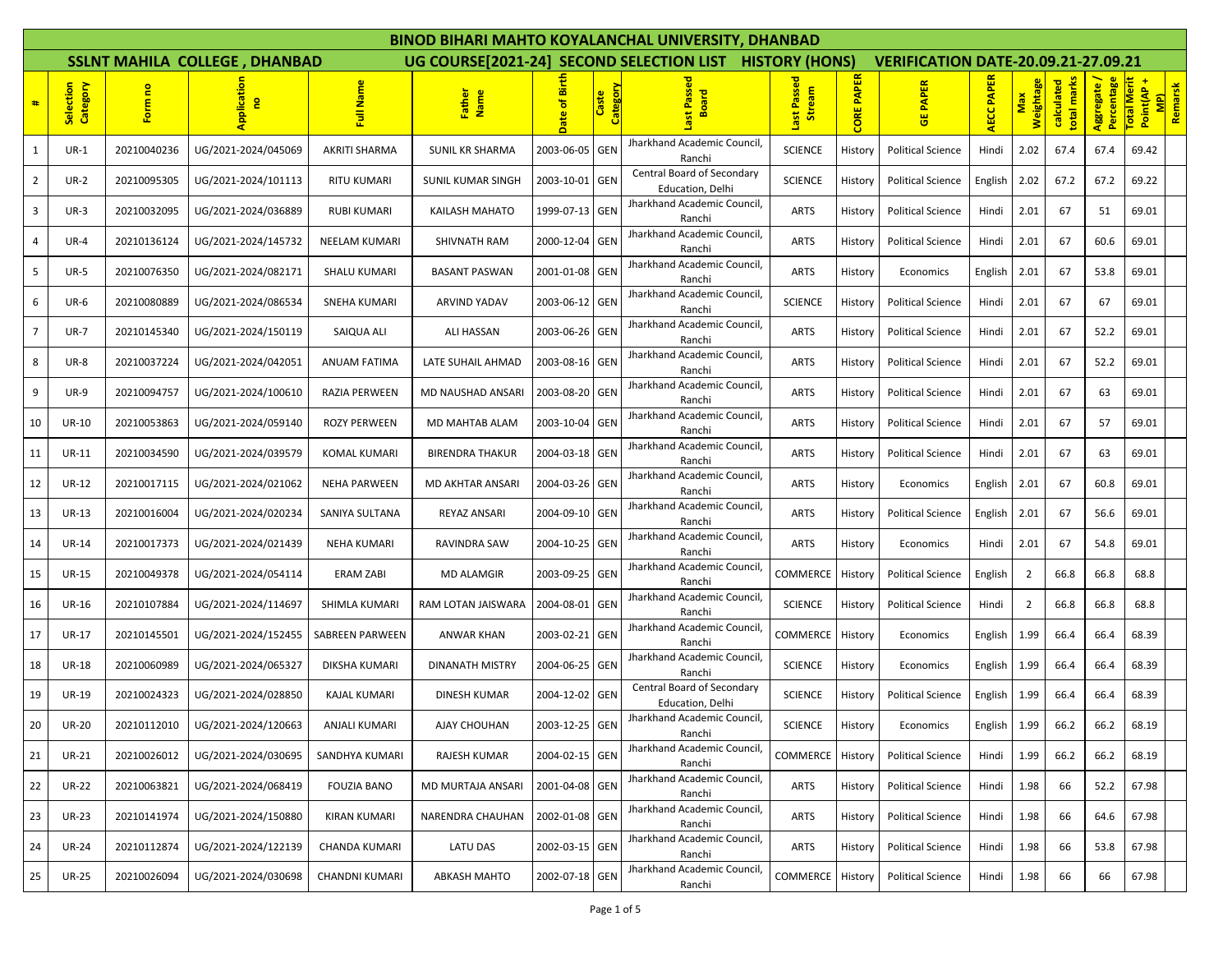|    |                       |             |                                      |                               |                                |                  |                          | BINOD BIHARI MAHTO KOYALANCHAL UNIVERSITY. DHANBAD      |                              |                   |                                            |                  |                  |                           |                         |                                              |         |  |
|----|-----------------------|-------------|--------------------------------------|-------------------------------|--------------------------------|------------------|--------------------------|---------------------------------------------------------|------------------------------|-------------------|--------------------------------------------|------------------|------------------|---------------------------|-------------------------|----------------------------------------------|---------|--|
|    |                       |             | <b>SSLNT MAHILA COLLEGE, DHANBAD</b> |                               |                                |                  |                          | UG COURSE[2021-24] SECOND SELECTION LIST HISTORY (HONS) |                              |                   | <b>VERIFICATION DATE-20.09.21-27.09.21</b> |                  |                  |                           |                         |                                              |         |  |
| #  | Category<br>Selection | Form no     | Application<br><b>e</b>              | Name<br>큹                     | Father<br>Name                 | 區<br>ិ់<br>Date  | <b>Category</b><br>Caste | Ø<br>oard<br>운<br>⋒                                     | Last Passed<br><b>Stream</b> | <b>CORE PAPER</b> | <b>PAPER</b><br>쁑                          | <b>ECC PAPER</b> | Weightage<br>Max | total marks<br>calculated | Percentage<br>Aggregate | <b>Total Merit</b><br>Point(AP+<br><b>MP</b> | Remarsk |  |
| 26 | <b>UR-26</b>          | 20210055560 | UG/2021-2024/060906                  | PAYAL KUMARI                  | SHANKAR LAL BARNWAL            | 2003-09-01       | <b>GEN</b>               | Jharkhand Academic Council,<br>Ranchi                   | <b>ARTS</b>                  | History           | Hindi                                      | Hindi            | 1.98             | 66                        | 70.8                    | 67.98                                        |         |  |
| 27 | <b>UR-27</b>          | 20210138751 | UG/2021-2024/147462                  | <b>NEHA KUMARI</b>            | <b>KRISHNA GOPE</b>            | 2003-09-03 GEN   |                          | Jharkhand Academic Council,<br>Ranchi                   | <b>SCIENCE</b>               | History           | <b>Political Science</b>                   | Hindi            | 1.98             | 66                        | 66                      | 67.98                                        |         |  |
| 28 | <b>UR-28</b>          | 20210043560 | UG/2021-2024/048396                  | SANA ARJOO                    | <b>MD WAJID ANSARI</b>         | 2003-10-22       | <b>GEN</b>               | Jharkhand Academic Council,<br>Ranchi                   | <b>ARTS</b>                  | History           | English                                    | Hindi            | 1.98             | 66                        | 53                      | 67.98                                        |         |  |
| 29 | <b>UR-29</b>          | 20210020302 | UG/2021-2024/024804                  | TANIYA KUMARI                 | VIJAY KUMAR SAW                | 2004-08-05 GEN   |                          | Jharkhand Academic Council,<br>Ranchi                   | <b>SCIENCE</b>               | History           | <b>Political Science</b>                   | Hindi            | 1.98             | 66                        | 66                      | 67.98                                        |         |  |
| 30 | <b>UR-30</b>          | 20210018194 | UG/2021-2024/015781                  | <b>BHARTI KUMARI</b>          | LAKSHMAN SAW                   | 2005-01-07 GEN   |                          | Jharkhand Academic Council,<br>Ranchi                   | <b>ARTS</b>                  | History           | <b>Political Science</b>                   | English          | 1.98             | 66                        | 54.2                    | 67.98                                        |         |  |
| 31 | UR-31                 | 20210024704 | UG/2021-2024/029211                  | SURUCHI KUMARI                | SHANKAR CHOUDHARY              | 2002-04-12 GEN   |                          | Jharkhand Academic Council,<br>Ranchi                   | <b>ARTS</b>                  | History           | Hindi                                      | English          | 1.95             | 65                        | 53.8                    | 66.95                                        |         |  |
| 32 | <b>UR-32</b>          | 20210015166 | UG/2021-2024/019378                  | ANJU KUMARI                   | <b>BASU KUMAR</b>              | 2002-06-06       | GEN                      | Jharkhand Academic Council,<br>Ranchi                   | <b>ARTS</b>                  | History           | <b>Political Science</b>                   | Hindi            | 1.95             | 65                        | 57                      | 66.95                                        |         |  |
| 33 | <b>UR-33</b>          | 20210024099 | UG/2021-2024/028943                  | <b>MUSKAN KUMARI</b>          | <b>SUBHASH KUMAR</b><br>PASWAN | 2003-02-16 GEN   |                          | Jharkhand Academic Council,<br>Ranchi                   | <b>ARTS</b>                  | History           | <b>Political Science</b>                   | Hindi            | 1.95             | 65                        | 62.4                    | 66.95                                        |         |  |
| 34 | <b>UR-34</b>          | 20210028146 | UG/2021-2024/032816                  | KHUSHBOO KUMARI               | <b>ARUN PASWAN</b>             | 2003-12-28   GEN |                          | Jharkhand Academic Council,<br>Ranchi                   | <b>ARTS</b>                  | History           | Psychology                                 | Hindi            | 1.95             | 65                        | 64                      | 66.95                                        |         |  |
| 35 | <b>UR-35</b>          | 20210045548 | UG/2021-2024/050228                  | <b>MUSKAN PERWEEN</b>         | <b>MD KAMRUDDIN</b><br>ANSARI  | 2004-01-16 GEN   |                          | Jharkhand Academic Council,<br>Ranchi                   | <b>ARTS</b>                  | History           | <b>Political Science</b>                   | Hindi            | 1.95             | 65                        | 60                      | 66.95                                        |         |  |
| 36 | <b>UR-36</b>          | 20210021962 | UG/2021-2024/026487                  | SHAGUFTA NAZ                  | <b>RASHIDUL HAQUE</b>          | 2004-02-06 GEN   |                          | Jharkhand Academic Council,<br>Ranchi                   | <b>ARTS</b>                  | History           | <b>Political Science</b>                   | English          | 1.95             | 65                        | 60                      | 66.95                                        |         |  |
| 37 | <b>UR-37</b>          | 20210034440 | UG/2021-2024/039086                  | SANIA MIRZA                   | MD TAMANNA ANSARI              | 2004-05-15 GEN   |                          | Jharkhand Academic Council,<br>Ranchi                   | <b>ARTS</b>                  | History           | <b>Political Science</b>                   | Hindi            | 1.95             | 65                        | 58                      | 66.95                                        |         |  |
| 38 | V EWS-1               | 20210124857 | UG/2021-2024/134649                  | <b>JYOTI KUMARI</b>           | <b>BIRENDRA NONIA</b>          | 2003-04-15 GEN   |                          | Jharkhand Academic Council,<br>Ranchi                   | COMMERCE                     | History           | <b>Political Science</b>                   | Hindi            | 1.93             | 64.2                      | 64.2                    | 66.13                                        |         |  |
| 39 | V_EWS-2               | 20210048572 | UG/2021-2024/053267                  | PRATIMA KUMARI                | <b>GANESH BHUIYA</b>           | 2001-01-17 GEN   |                          | Jharkhand Academic Council<br>Ranchi                    | <b>ARTS</b>                  | History           | <b>Political Science</b>                   | Hindi            | 1.92             | 64                        | 68                      | 65.92                                        |         |  |
| 40 | V EWS-3               | 20210132903 | UG/2021-2024/143133                  | <b>NEHA PARWEEN</b>           | <b>ABDUL GAFFAR</b>            | 2001-02-04       | <b>GEN</b>               | Jharkhand Academic Council,<br>Ranchi                   | <b>ARTS</b>                  | History           | <b>Political Science</b>                   | Hindi            | 1.92             | 64                        | 57.4                    | 65.92                                        |         |  |
| 41 | V_EWS-4               | 20210058282 | UG/2021-2024/063271                  | SALONI KUMARI                 | SUDAMA BHUIYA                  | 2001-03-02       | <b>GEN</b>               | Jharkhand Academic Council,<br>Ranchi                   | <b>ARTS</b>                  | History           | Psychology                                 | Hindi            | 1.92             | 64                        | 50.2                    | 65.92                                        |         |  |
| 42 | V EWS-5               | 20210033818 | UG/2021-2024/033201                  | AARTI KUMARI                  | ARJUN RAJWAR                   | 2002-01-01 GEN   |                          | Jharkhand Academic Council,<br>Ranchi                   | <b>ARTS</b>                  | History           | Home Science                               | Hindi            | 1.92             | 64                        | 49.6                    | 65.92                                        |         |  |
| 43 | V_EWS-6               | 20210013728 | UG/2021-2024/017696                  | <b>JASPRIT KOUR</b>           | <b>HARBHAJAN SINGH</b>         | 2002-07-17 GEN   |                          | Jharkhand Academic Council,<br>Ranchi                   | <b>ARTS</b>                  | History           | <b>Political Science</b>                   | Hindi            | 1.92             | 64                        | 53.4                    | 65.92                                        |         |  |
| 44 | V EWS-7               | 20210059674 | UG/2021-2024/064511                  | <b>RANI KUMARI</b>            | AWDHESH CHOUHAN                | 2003-03-02 GEN   |                          | Jharkhand Academic Council,<br>Ranchi                   | <b>ARTS</b>                  | History           | <b>Political Science</b>                   | Hindi            | 1.92             | 64                        | 63.8                    | 65.92                                        |         |  |
| 45 | $V_EWS-8$             | 20210043057 | UG/2021-2024/047941                  | <b>SUMAN KUMARI</b>           | MAHESH YADAV                   | 2003-07-11 GEN   |                          | Jharkhand Academic Council,<br>Ranchi                   | <b>ARTS</b>                  | History           | Hindi                                      | English 1.92     |                  |                           | 47.6                    | 65.92                                        |         |  |
| 46 | V EWS-9               | 20210140926 | UG/2021-2024/149915                  | PRITY KUMARI                  | <b>BIRENDRA SINGH</b>          | 2003-07-11 GEN   |                          | Jharkhand Academic Council,<br>Ranchi                   | <b>ARTS</b>                  | History           | Hindi                                      | English          | 1.92             | 64                        | 56                      | 65.92                                        |         |  |
|    | 47 V EWS-10           | 20210018200 | UG/2021-2024/021977                  | <b>KUMARI SUMAN</b><br>MANDAL | PAWAN MANDAL                   | 2003-11-18 GEN   |                          | Jharkhand Academic Council,<br>Ranchi                   | <b>ARTS</b>                  | History           | <b>Political Science</b>                   | English          | 1.92             | 64                        | 71                      | 65.92                                        |         |  |
|    | 48 V EWS-11           | 20210118872 | UG/2021-2024/117677                  | <b>SNEHA KUMARI</b>           | NAND LAL MAHATO                | 2003-12-14 GEN   |                          | Jharkhand Academic Council,<br>Ranchi                   | <b>SCIENCE</b>               | History           | <b>Political Science</b>                   | English          | 1.92             | 64                        | 64                      | 65.92                                        |         |  |
| 49 | V EWS-12              | 20210045467 | UG/2021-2024/050221                  | <b>SONY KUMARI</b>            | RAM MILAN YADAV                | 2004-07-02 GEN   |                          | Jharkhand Academic Council,<br>Ranchi                   | <b>ARTS</b>                  | History           | <b>Political Science</b>                   | English          | 1.92             | 64                        | 54.6                    | 65.92                                        |         |  |
| 50 | <b>BC I-1</b>         | 20210023020 | UG/2021-2024/027713                  | PUJA KUMARI                   | <b>BABULAL MAHTO</b>           | 2004-07-24 BCI   |                          | Jharkhand Academic Council,<br>Ranchi                   | <b>ARTS</b>                  | History           | <b>Political Science</b>                   | Hindi            | 1.95             | 65                        | 51                      | 66.95                                        |         |  |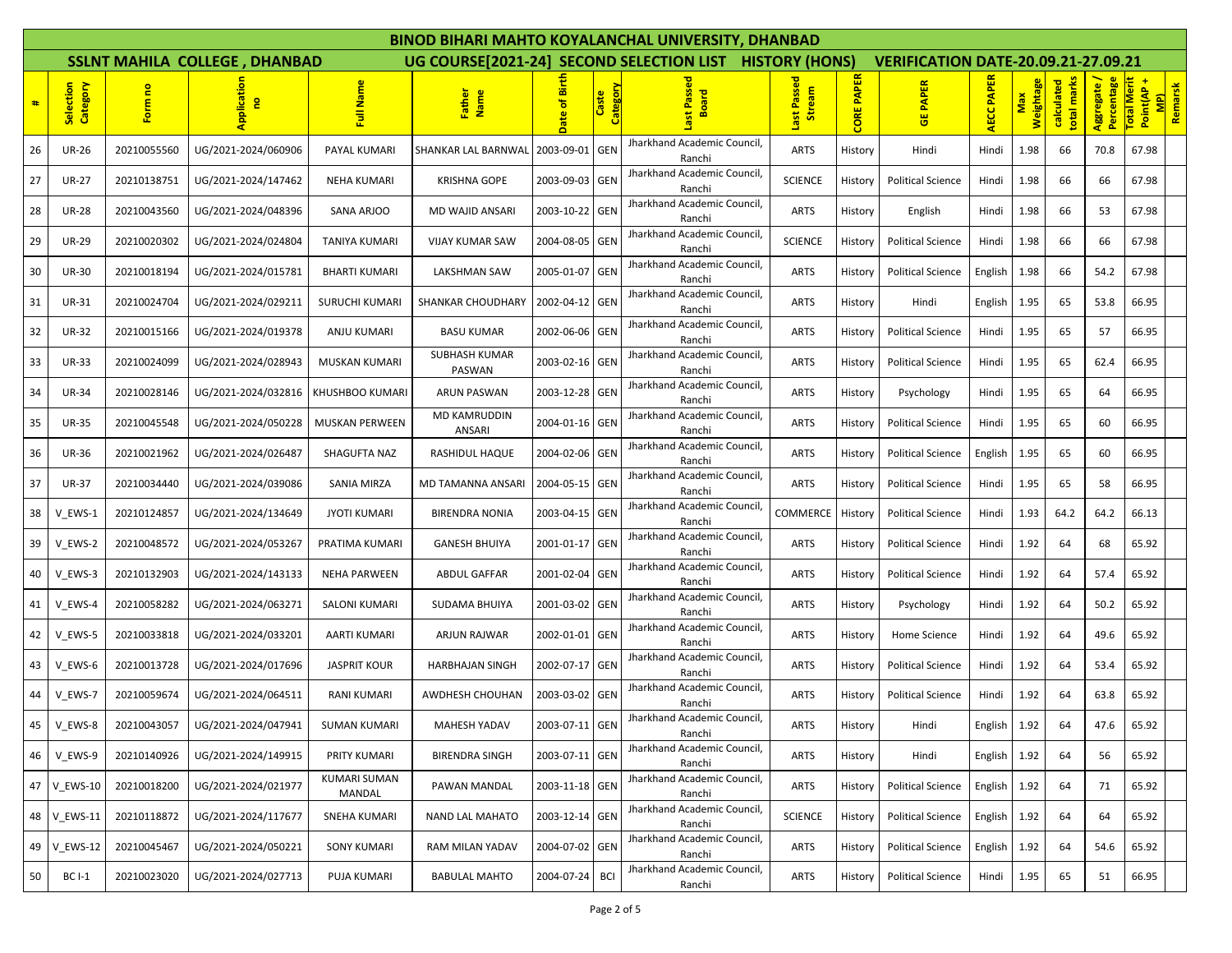|    |                       |             |                                      |                               |                              |                 |                          | BINOD BIHARI MAHTO KOYALANCHAL UNIVERSITY, DHANBAD      |                       |                   |                                            |                   |                  |                           |                         |                                  |         |
|----|-----------------------|-------------|--------------------------------------|-------------------------------|------------------------------|-----------------|--------------------------|---------------------------------------------------------|-----------------------|-------------------|--------------------------------------------|-------------------|------------------|---------------------------|-------------------------|----------------------------------|---------|
|    |                       |             | <b>SSLNT MAHILA COLLEGE, DHANBAD</b> |                               |                              |                 |                          | UG COURSE[2021-24] SECOND SELECTION LIST HISTORY (HONS) |                       |                   | <b>VERIFICATION DATE-20.09.21-27.09.21</b> |                   |                  |                           |                         |                                  |         |
| #  | Category<br>Selection | Form no     | Application<br>g                     | Name<br>度                     | Father<br>Name               | 區<br>ិ÷<br>Date | <b>Category</b><br>Caste | Ø<br>oard<br>置<br>œ                                     | Last Passed<br>Stream | <b>CORE PAPER</b> | <b>PAPER</b><br>ី                          | <b>AECC PAPER</b> | Weightage<br>Max | total marks<br>calculated | Percentage<br>Aggregate | Total Merit<br>Point(AP +<br>MP) | Remarsk |
| 51 | <b>BC I-2</b>         | 20210077854 | UG/2021-2024/083653                  | KHUSHBOO KUMARI               | <b>TEKLAL MAHATO</b>         | 2005-01-01      | <b>BCI</b>               | Jharkhand Academic Council,<br>Ranchi                   | <b>SCIENCE</b>        | History           | Hindi                                      | English           | 1.95             | 65                        | 65                      | 66.95                            |         |
| 52 | <b>BC I-3</b>         | 20210101474 | UG/2021-2024/106677                  | PUSHPA KUMARI                 | <b>DHIREN RAWANI</b>         | 2005-01-26      | <b>BCI</b>               | Jharkhand Academic Council,<br>Ranchi                   | <b>ARTS</b>           | History           | Philosophy                                 | Hindi             | 1.95             | 65                        | 58                      | 66.95                            |         |
| 53 | <b>BC I-4</b>         | 20210069649 | UG/2021-2024/075678                  | PARIYANKA KUMARI              | <b>MEGHNATH PRASAD</b>       | 2001-05-18      | <b>BCI</b>               | Jharkhand Academic Council,<br>Ranchi                   | <b>ARTS</b>           | History           | <b>Political Science</b>                   | Hindi             | 1.92             | 64                        | 52                      | 65.92                            |         |
| 54 | <b>BC I-5</b>         | 20210025002 | UG/2021-2024/029702                  | <b>NEHA KUMARI</b>            | SHRISTI DHAR MAHATO          | 2002-03-31      | - BCI                    | Jharkhand Academic Council,<br>Ranchi                   | <b>ARTS</b>           | History           | Hindi                                      | Hindi             | 1.92             | 64                        | 60.4                    | 65.92                            |         |
| 55 | <b>BC I-6</b>         | 20210049369 | UG/2021-2024/054064                  | <b>GEETA KUMARI</b>           | LALCHAND MAHTO               | 2002-10-26      | - BCI                    | Jharkhand Academic Council,<br>Ranchi                   | <b>ARTS</b>           | History           | <b>Political Science</b>                   | Hindi             | 1.92             | 64                        | 47.8                    | 65.92                            |         |
| 56 | <b>BC I-7</b>         | 20210107000 | UG/2021-2024/050980                  | <b>ARTI KUMARI</b>            | SHRIPATI MAHATO              | 2003-01-06      | <b>BCI</b>               | Jharkhand Academic Council,<br>Ranchi                   | <b>ARTS</b>           | History           | Hindi                                      | Hindi             | 1.92             | 64                        | 57                      | 65.92                            |         |
| 57 | <b>BC I-8</b>         | 20210053872 | UG/2021-2024/059230                  | <b>MUSKAN PARVEEN</b>         | <b>IDRISH ANSARI</b>         | 2003-04-07      | BCI                      | Jharkhand Academic Council,<br>Ranchi                   | <b>ARTS</b>           | History           | <b>Political Science</b>                   | Hindi             | 1.92             | 64                        | 60.5                    | 65.92                            |         |
| 58 | <b>BC I-9</b>         | 20210016453 | UG/2021-2024/020402                  | <b>MEHAR PARWEEN</b>          | <b>MD MANSUR ALAM</b>        | 2003-11-15      | <b>BCI</b>               | Jharkhand Academic Council,<br>Ranchi                   | <b>ARTS</b>           | History           | <b>Political Science</b>                   | Hindi             | 1.92             | 64                        | 58.6                    | 65.92                            |         |
| 59 | <b>BC I-10</b>        | 20210134142 | UG/2021-2024/118039                  | <b>HEMA KUMARI</b>            | <b>CHETLAL MAHTO</b>         | 2004-06-03      | <b>BCI</b>               | Jharkhand Academic Council,<br>Ranchi                   | <b>ARTS</b>           | History           | <b>Political Science</b>                   | Hindi             | 1.92             | 64                        | 58.8                    | 65.92                            |         |
| 60 | <b>BC I-11</b>        | 20210031247 | UG/2021-2024/036061                  | <b>ANJALI KUMARI</b>          | MURALI DHAR MAHATO           | 2004-08-25      | <b>BCI</b>               | Jharkhand Academic Council,<br>Ranchi                   | <b>ARTS</b>           | History           | <b>Political Science</b>                   | Hindi             | 1.92             | 64                        | 73                      | 65.92                            |         |
| 61 | <b>BC I-12</b>        | 20210145369 | UG/2021-2024/155659                  | PINKU KUMARI                  | <b>BISHUN MAHTO</b>          | 2005-02-08      | <b>BCI</b>               | Central Board of Secondary<br>Education, Delhi          | <b>SCIENCE</b>        | History           | <b>Political Science</b>                   | English           | 1.92             | 64                        | 64                      | 65.92                            |         |
| 62 | <b>BC II-1</b>        | 20210049580 | UG/2021-2024/039459                  | <b>MUSKAN KUMARI</b>          | SHAMBHU KUMAR<br>VISHWAKARMA | 2004-08-20      | <b>BCII</b>              | Jharkhand Academic Council,<br>Ranchi                   | <b>SCIENCE</b>        | History           | Economics                                  | English           | 1.69             | 56.4                      | 56.4                    | 58.09                            |         |
| 63 | <b>BC II-2</b>        | 20210026269 | UG/2021-2024/030839                  | ANJALI KUMARI<br><b>GUPTA</b> | MAHENDRA SAW                 | 2003-04-08      | <b>BCII</b>              | Jharkhand Academic Council,<br>Ranchi                   | <b>ARTS</b>           | History           | English                                    | Hindi             | 1.68             | 56                        | 58.6                    | 57.68                            |         |
| 64 | <b>BC II-3</b>        | 20210048073 | UG/2021-2024/052845                  | LAXMI KUMARI                  | <b>JAGDISH RAY</b>           | 2002-06-12      | <b>BCII</b>              | Jharkhand Academic Council,<br>Ranchi                   | <b>ARTS</b>           | History           | <b>Political Science</b>                   | Hindi             | 1.65             | 55                        | 64.8                    | 56.65                            |         |
| 65 | <b>BC II-4</b>        | 20210083742 | UG/2021-2024/089308                  | NISHA KUMARI                  | <b>SUDHIR MAHATO</b>         | 2004-02-05      | <b>BCII</b>              | Jharkhand Academic Council,<br>Ranchi                   | <b>ARTS</b>           | History           | Economics                                  | Hindi             | 1.65             | 55                        | 54.6                    | 56.65                            |         |
| 66 | <b>BC II-5</b>        | 20210134098 | UG/2021-2024/008831                  | PRATIMA KUMARI                | SATYENDRA YADAV              | 2003-02-25      | <b>BCII</b>              | Jharkhand Academic Council,<br>Ranchi                   | <b>SCIENCE</b>        | History           | <b>Political Science</b>                   | English           | 1.62             | 54                        | 54                      | 55.62                            |         |
| 67 | <b>BC II-6</b>        | 20210022825 | UG/2021-2024/027576                  | <b>KAJAL KUMARI</b>           | MUCHIRAM RAWANI              | 2004-03-05      | <b>BCII</b>              | Jharkhand Academic Council<br>Ranchi                    | <b>SCIENCE</b>        | History           | <b>Political Science</b>                   | English           | 1.61             | 53.8                      | 53.8                    | 55.41                            |         |
| 68 | <b>BC II-7</b>        | 20210034202 | UG/2021-2024/039048                  | NIKITA KUMARI                 | <b>RAGHO PRASAD</b>          | 2003-08-21      | <b>BCII</b>              | Jharkhand Academic Council,<br>Ranchi                   | <b>ARTS</b>           | History           | <b>Political Science</b>                   | Hindi             | 1.59             | 53                        | 50.8                    | 54.59                            |         |
| 69 | BC II-8               | 20210084353 | UG/2021-2024/089847                  | SARITA KUMARI<br>MAHATO       | <b>ANAND MAHATO</b>          | 2004-04-20      | <b>BCII</b>              | Jharkhand Academic Council,<br>Ranchi                   | <b>ARTS</b>           | History           | Economics                                  | Hindi             | 1.59             | 53                        | 50.4                    | 54.59                            |         |
| 70 | $SC-1$                | 20210043847 | UG/2021-2024/048650                  | PUNAM KUMARI                  | NARESH PASWAN                | 2004-04-25      | SC                       | Jharkhand Academic Council,<br>Ranchi                   | <b>ARTS</b>           | History           | Political Science                          | Hindi             | 1.44             | 48                        | 51.2                    | 49.44                            |         |
| 71 | $SC-2$                | 20210048199 | UG/2021-2024/052994                  | SAKSHI KUMARI                 | YOGENDRA PASWAN              | 2004-04-06      | <b>SC</b>                | Jharkhand Academic Council,<br>Ranchi                   | <b>ARTS</b>           | History           | <b>Political Science</b>                   | Hindi             | 1.41             | 47                        | 48                      | 48.41                            |         |
| 72 | $SC-3$                | 20210058276 | UG/2021-2024/050463                  | <b>JYOTI KUMARI</b>           | <b>SURESH HARI</b>           | 2000-03-15      | <b>SC</b>                | Jharkhand Academic Council,<br>Ranchi                   | <b>ARTS</b>           | History           | Psychology                                 | Hindi             | 1.38             | 46                        | 50.6                    | 47.38                            |         |
| 73 | $SC-4$                | 20210031024 | UG/2021-2024/035805                  | RINA KUMARI                   | PAWAN CHANDRA<br>RAJWAR      | 2002-05-06      | <b>SC</b>                | Jharkhand Academic Council,<br>Ranchi                   | <b>ARTS</b>           | History           | Economics                                  | Hindi             | 1.38             | 46                        | 45                      | 47.38                            |         |
| 74 | $SC-5$                | 20210112182 | UG/2021-2024/121536                  | SUSHMA KUMARI                 | <b>BADAL ROY</b>             | 2003-01-21      | <b>SC</b>                | Jharkhand Academic Council,<br>Ranchi                   | <b>ARTS</b>           | History           | Home Science                               | Hindi             | 1.38             | 46                        | 43.6                    | 47.38                            |         |
| 75 | $SC-6$                | 20210014415 | UG/2021-2024/018507                  | POONAM KUMARI                 | <b>GOVIND DAS</b>            | 2003-11-07      | <b>SC</b>                | Jharkhand Academic Council,<br>Ranchi                   | <b>ARTS</b>           | History           | <b>Political Science</b>                   | Hindi             | 1.38             | 46                        | 45                      | 47.38                            |         |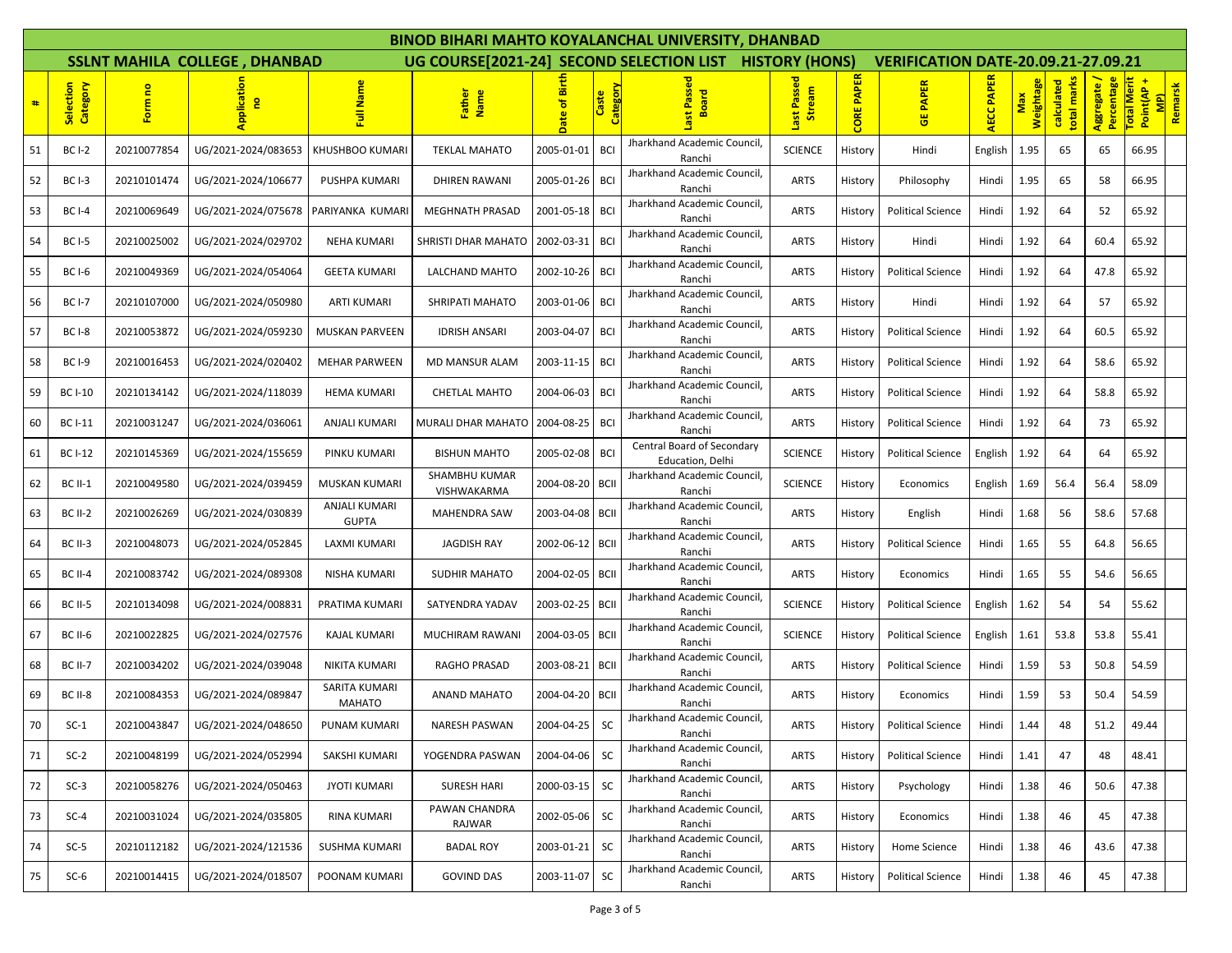|     |                       |             |                                      |                       |                           |                   |                          | BINOD BIHARI MAHTO KOYALANCHAL UNIVERSITY, DHANBAD      |                       |                   |                                            |                   |                         |                           |                           |                                            |
|-----|-----------------------|-------------|--------------------------------------|-----------------------|---------------------------|-------------------|--------------------------|---------------------------------------------------------|-----------------------|-------------------|--------------------------------------------|-------------------|-------------------------|---------------------------|---------------------------|--------------------------------------------|
|     |                       |             | <b>SSLNT MAHILA COLLEGE, DHANBAD</b> |                       |                           |                   |                          | UG COURSE[2021-24] SECOND SELECTION LIST HISTORY (HONS) |                       |                   | <b>VERIFICATION DATE-20.09.21-27.09.21</b> |                   |                         |                           |                           |                                            |
| #   | Selection<br>Category | Form no     | pplication<br>g                      | Full Name             | Father<br>Name            | 區<br>۵Ë<br>ε<br>g | <b>Category</b><br>Caste | Ŵ<br><b>Board</b>                                       | Last Passed<br>Stream | <b>CORE PAPER</b> | <b>PAPER</b><br>ី                          | <b>AECC PAPER</b> | <b>Weightage</b><br>Max | total marks<br>calculated | Aggregate /<br>Percentage | Total Merit<br>Point(AP+<br>MP)<br>Remarsk |
| 76  | $SC-7$                | 20210065500 | UG/2021-2024/072172                  | PAYAL KUMARI          | RANJEET RAJAK             | 2004-01-01        | <b>SC</b>                | Jharkhand Academic Council,<br>Ranchi                   | <b>ARTS</b>           | History           | <b>Political Science</b>                   | Hindi             | 1.38                    | 46                        | 51                        | 47.38                                      |
| 77  | $SC-8$                | 20210149595 | UG/2021-2024/154724                  | <b>JYOTI KUMARI</b>   | <b>UPENDRA RAM</b>        | 1997-06-14        | SC                       | Jharkhand Academic Council,<br>Ranchi                   | COMMERCE              | History           | <b>Political Science</b>                   | Hindi             | 1.37                    | 45.6                      | 45.6                      | 46.97                                      |
| 78  | $SC-9$                | 20210026656 | UG/2021-2024/031307                  | PUJA KUMARI           | <b>SASTY RAJAK</b>        | 2004-07-17        | <b>SC</b>                | Jharkhand Academic Council,<br>Ranchi                   | <b>ARTS</b>           | History           | Hindi                                      | English           | 1.35                    | 45                        | 47.8                      | 46.35                                      |
| 79  | $V_S$ C-10            | 20210024847 | UG/2021-2024/029007                  | <b>PUNAM KUMARI</b>   | <b>GANGADHAR MAHATO</b>   | 2003-09-27        | <b>BCI</b>               | Jharkhand Academic Council,<br>Ranchi                   | <b>SCIENCE</b>        | History           | <b>Political Science</b>                   | Hindi             | 1.91                    | 63.6                      | 63.6                      | 65.51                                      |
| 80  | $V$ SC-11             | 20210011025 | UG/2021-2024/014872                  | LAXMI KUMARI          | SANTOSH MAHATO            | 2004-02-01        | <b>BCI</b>               | Jharkhand Academic Council,<br>Ranchi                   | <b>SCIENCE</b>        | History           | <b>Political Science</b>                   | Hindi             | 1.9                     | 63.2                      | 63.2                      | 65.1                                       |
| 81  | $V_S$ C-12            | 20210032009 | UG/2021-2024/036823                  | <b>MUSKAN PARWEEN</b> | <b>MD YASIN</b>           | 2001-12-19        | <b>BCI</b>               | Jharkhand Academic Council,<br>Ranchi                   | <b>ARTS</b>           | History           | <b>Political Science</b>                   | Hindi             | 1.89                    | 63                        | 70.4                      | 64.89                                      |
| 82  | $V$ SC-13             | 20210051163 | UG/2021-2024/057056                  | MUSKAN KUMARI         | DINBANDHU RAWANI          | 2002-02-26        | <b>BCI</b>               | Jharkhand Academic Open<br>Board                        | <b>ARTS</b>           | History           | <b>Political Science</b>                   | Hindi             | 1.89                    | 63                        | 51                        | 64.89                                      |
| 83  | $V_SC-14$             | 20210073437 | UG/2021-2024/079252                  | <b>MUSKAN KUMARI</b>  | <b>FULCHAND RAWANI</b>    | 2002-03-15        | <b>BCI</b>               | Jharkhand Academic Council,<br>Ranchi                   | <b>ARTS</b>           | History           | <b>Political Science</b>                   | Hindi             | 1.89                    | 63                        | 65                        | 64.89                                      |
| 84  | $V_SC-15$             | 20210113880 | UG/2021-2024/123232                  | <b>SARITA KUMARI</b>  | <b>GOLAKDHARI MAHTO</b>   | 2003-01-03 BCI    |                          | Jharkhand Academic Council,<br>Ranchi                   | <b>ARTS</b>           | History           | <b>Political Science</b>                   | Hindi             | 1.89                    | 63                        | 58.8                      | 64.89                                      |
| 85  | $V_SC-16$             | 20210031161 | UG/2021-2024/035941                  | CHHAYA KUMARI         | <b>BISHU LAL MAHATO</b>   | 2004-04-06        | <b>BCI</b>               | Jharkhand Academic Council,<br>Ranchi                   | <b>SCIENCE</b>        | History           | <b>Political Science</b>                   | Hindi             | 1.88                    | 62.8                      | 62.8                      | 64.68                                      |
| 86  | $V_SC-17$             | 20210117546 | UG/2021-2024/128205                  | PUJA KUMARI           | RAM PADO PRAMANIK         | 2003-07-25        | <b>BCI</b>               | Jharkhand Academic Council<br>Ranchi                    | COMMERCE              | History           | Hindi                                      | English           | 1.88                    | 62.6                      | 62.6                      | 64.48                                      |
| 87  | $V_SC-18$             | 20210033582 | UG/2021-2024/038471                  | PRITY KUMARI          | <b>SHIV PRASAD</b>        | 2003-09-09        | <b>BCI</b>               | Jharkhand Academic Council,<br>Ranchi                   | <b>SCIENCE</b>        | History           | Economics                                  | Hindi             | 1.87                    | 62.4                      | 62.4                      | 64.27                                      |
| 88  | $V$ SC-19             | 20210033839 | UG/2021-2024/038698                  | TINKAL KUMARI         | DHIREN MAHATO             | 2001-01-19        | <b>BCI</b>               | Jharkhand Academic Council,<br>Ranchi                   | <b>ARTS</b>           | History           | Home Science                               | Hindi             | 1.86                    | 62                        | 53.8                      | 63.86                                      |
| 89  | $V_SC-20$             | 20210069503 | UG/2021-2024/075659                  | CHAMELI KUMARI        | <b>SUKAR MAHTO</b>        | 2002-04-25        | <b>BCI</b>               | Jharkhand Academic Council,<br>Ranchi                   | <b>ARTS</b>           | History           | <b>Political Science</b>                   | Hindi             | 1.86                    | 62                        | 63.4                      | 63.86                                      |
| 90  | $V_SC-21$             | 20210041835 | UG/2021-2024/046799                  | PRIYA KUMARI          | <b>ARUN PANDIT</b>        | 2003-02-10        | <b>BCI</b>               | Jharkhand Academic Council,<br>Ranchi                   | <b>ARTS</b>           | History           | <b>Political Science</b>                   | Hindi             | 1.86                    | 62                        | 51                        | 63.86                                      |
| 91  | $V_SC-22$             | 20210031384 | UG/2021-2024/036198                  | PRIYANKA KUMARI       | <b>VINOD KUMAR THAKUR</b> | 2004-01-22        | <b>BCI</b>               | Jharkhand University of<br>Technology - [JUT], Ranchi   | <b>ARTS</b>           | History           | <b>Political Science</b>                   | Hindi             | 1.86                    | 62                        | 51.2                      | 63.86                                      |
| 92  | $V_S$ T-1             | 20210017447 | UG/2021-2024/021590                  | NITU KUAMRI           | <b>BHOLA NATH SAW</b>     | 2004-03-12   BCI  |                          | Jharkhand Academic Council,<br>Ranchi                   | <b>ARTS</b>           | History           | <b>Political Science</b>                   | Hindi             | 1.86                    | 62                        | 62.4                      | 63.86                                      |
| 93  | $V_S$ T-2             | 20210135563 | UG/2021-2024/145176                  | <b>JYOTI KUMARI</b>   | <b>SURESH SAW</b>         | 2004-03-20        | <b>BCI</b>               | Jharkhand Academic Council,<br>Ranchi                   | <b>ARTS</b>           | History           | <b>Political Science</b>                   | English           | 1.86                    | 62                        | 52.2                      | 63.86                                      |
| 94  | $V_S$ T-3             | 20210062560 | UG/2021-2024/055185                  | <b>MUSKAN KUMARI</b>  | <b>MANILAL MAHATO</b>     | 2003-01-12        | <b>BCI</b>               | Jharkhand Academic Council,<br>Ranchi                   | COMMERCE              | History           | <b>Political Science</b>                   | Hindi             | 1.85                    | 61.8                      | 61.8                      | 63.65                                      |
| 95  | $V_S$ T-4             | 20210023429 | UG/2021-2024/028036                  | KHUSHBOO KUMARI       | HARADHAN MAHATO           | 2002-08-18        | <b>BCI</b>               | Jharkhand Academic Council,<br>Ranchi                   | <b>ARTS</b>           | History           | Philosophy                                 | Hindi             | 1.83                    | 61                        | 61.2                      | 62.83                                      |
| 96  | $V_S$ T-5             | 20210034939 | UG/2021-2024/017073                  | <b>MALA KUMARI</b>    | MANBODH MANDAL            | 2003-01-15 BCI    |                          | Jharkhand Academic Council,<br>Ranchi                   | <b>ARTS</b>           | History           | Economics                                  | Hindi             | 1.83                    | 61                        | 64.2                      | 62.83                                      |
| 97  | $V$ ST-6              | 20210115782 | UG/2021-2024/125136                  | PRIYA ARORA           | RAVINDRA ARORA            | 2003-02-15        | <b>BCI</b>               | Jharkhand Academic Council,<br>Ranchi                   | <b>ARTS</b>           | History           | <b>Political Science</b>                   | Hindi             | 1.83                    | 61                        | 61                        | 62.83                                      |
| 98  | $V_S$ T-7             | 20210014754 | UG/2021-2024/018637                  | PRIYANKA KUMARI       | DEEPAK MANDAL             | 2003-03-23        | <b>BCI</b>               | Jharkhand Academic Council,<br>Ranchi                   | <b>ARTS</b>           | History           | English                                    | Hindi             | 1.83                    | 61                        | 57.6                      | 62.83                                      |
| 99  | $V_S$ T-8             | 20210023867 | UG/2021-2024/028333                  | <b>GUDDI KUMARI</b>   | MOTILAL MAHATO            | 2003-11-03        | <b>BCI</b>               | Jharkhand Academic Council,<br>Ranchi                   | COMMERCE              | History           | <b>Political Science</b>                   | Hindi             | 1.83                    | 61                        | 61                        | 62.83                                      |
| 100 | $V_S$ T-9             | 20210035515 | UG/2021-2024/040473                  | JAYA KUMARI           | HARADHAN MAHATO           | 2004-01-25        | <b>BCI</b>               | Jharkhand Academic Council,<br>Ranchi                   | <b>ARTS</b>           | History           | <b>Political Science</b>                   | Hindi             | 1.83                    | 61                        | 60                        | 62.83                                      |